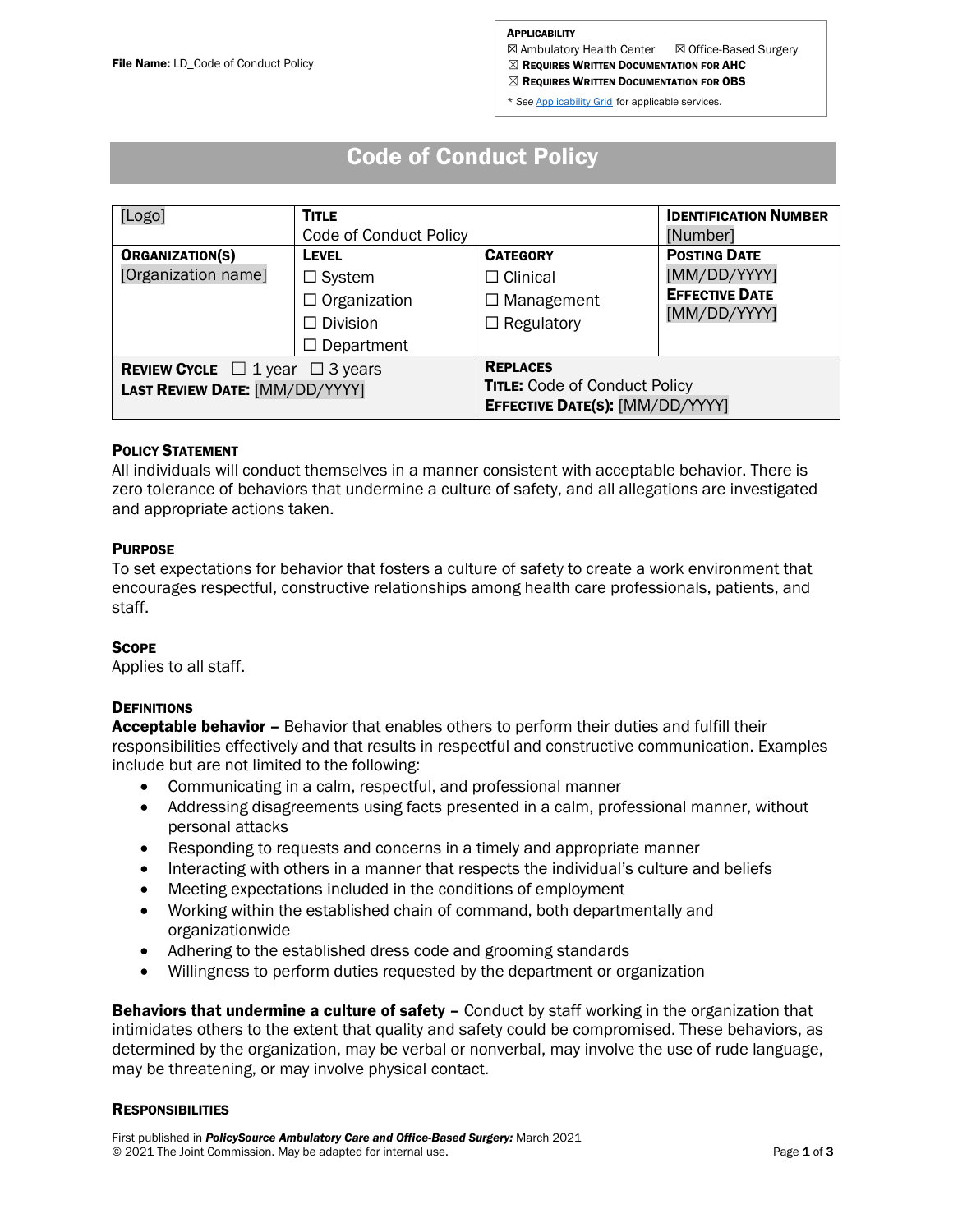**⊠ Ambulatory Health Center ⊠ Office-Based Surgery**  $\boxtimes$  Requires Written Documentation for AHC

 $\boxtimes$  Requires Written Documentation for OBS

\* *See* [Applicability Grid](https://www.jcrglobaled.net/PolicySourceAHC/Applicability_Grid.xlsx) for applicable services.

The staff supervisor is responsible for determining the appropriate level of immediate corrective action.

The Human Resources (HR) department is responsible for the following:

- Approving decisions regarding suspension or termination
- Providing education and training on this policy

The staff supervisor and HR department are responsible for the following:

- Investigating allegations of disruptive and/or inappropriate behavior
- Determining an appropriate plan of action

Organization leadership is responsible for the following:

- Protecting those who report behavior that undermines a culture of safety from retaliatory action
- Overseeing this policy, including analyzing trends in behavior that undermines a culture of safety and identifying opportunities for improvement

All employees are responsible for the following:

- Reporting behavior that undermines a culture of safety to an immediate supervisor
- Understanding and applying this code of conduct

# **PROCEDURES**

- 1. Inform staff members and licensed independent practitioners about this policy as part of their initial onboarding, orientation, and training.
- 2. Provide information on this policy to outside agencies or organizations that provide contract staff, students, or others who provide care, treatment, and services on behalf of the organization.
- 3. Share information about this policy with any individuals providing care, treatment, and services on behalf of the organization at the time the policy takes effect, when it is updated, and annually thereafter.\*
- 4. Report any events of behavior that undermines a culture of safety to the immediate supervisor using the standardized Incident Report.
- 5. Include in the Incident Report the following details:
	- Name of the person reporting the event
	- Witnessed behavior and/or comments
	- Date and time of the event
	- Facts associated with the event
	- Names of person(s) involved in the event
	- Names of person(s) who witnessed the event
	- Consequences of the event
	- Immediate actions taken to remedy the situation
- 6. Investigate the event as soon as possible by interviewing the individual demonstrating the behavior, the individual affected by the behavior, and any witnesses to the behavior. This is done by the supervisor as soon as possible, no later than seven days after the report is filed.
- 7. Determine the appropriate level of corrective action to be taken, if any.
- 8. Determine whether the individual's behavior is disruptive to normal business and/or is hazardous to patients, visitors, or others. If so, do the following:
	- Immediately suspend the individual.
	- Remove the individual from organization property.

First published in *PolicySource Ambulatory Care and Office-Based Surgery:* March 2021 © 2021 The Joint Commission. May be adapted for internal use. example and the state of the Page 2 of 3